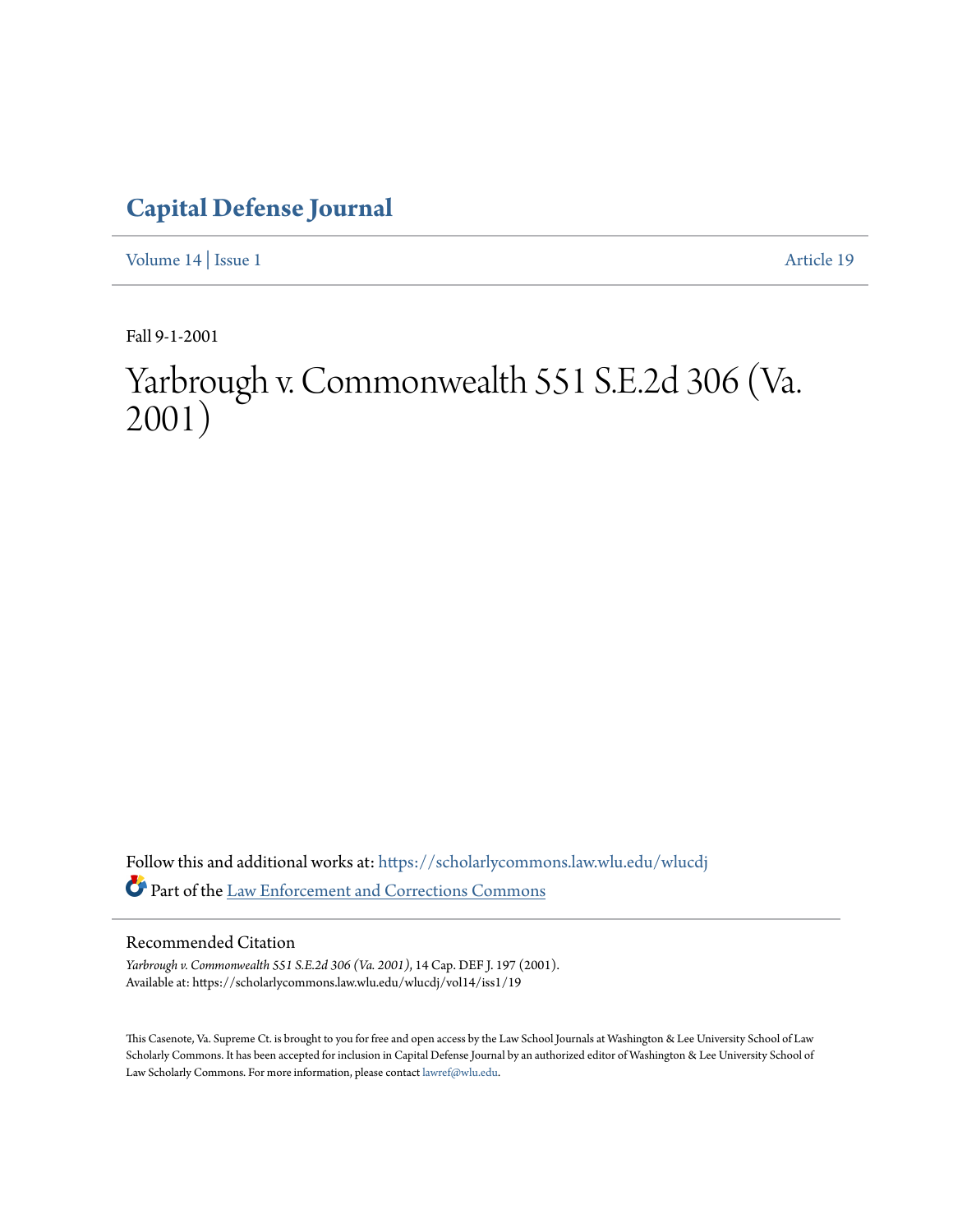### Yarbrough v. Commonwealth **551 S.E.2d 306** (Va. 2001)

#### *L Faas*

The defendant, Robert Stacy Yarbrough ("Yarbrough") was convicted in a jurytrial of capital murder and sentenced to death for the willful, deliberate, and premeditated killing of Cyril Hugh Hambyduring the commission of a robbery in violation of Virginia Code Section 182-31(4). In his first appeal to the Supreme Court of Virginia, Yarbrough's conviction was affirmed but the case was remanded for a new penalty determination because the trial court failed to give a jury instruction that a life sentence would mean life imprisonment because the defendant would not be eligible for parole. On remand, a different jury sentenced Yarbrough to death based on a finding of "vileness." On appeal to the Supreme Court of Virginia, Yarbrough raised the following issues: **(1)** the trial court erred in allowing the Commonwealth's peremptory strike of an African-American prospective juror in violation of *Batson v Kentucky*<sup>1</sup> (2) the trial court failed to grant Yarbrough's motion for mistrial based on improper comments made bythe prosecutor during closing arguments; and (3) the trial court erred in imposing a sentence of death.<sup>2</sup>

#### *II.* Holding

The Supreme Court of Virginia held that the peremptory strike of an African-American prospective juror did not violate the rule of *Baurn* because the prosecution sufficiently explained the peremptory strike? The Supreme Court of Virginia further ruled that the motion for mistrial based on the prosecutor's improper remarks during dosing was procedurally defaulted.4 The court determined the death sentence was not imposed under influence of passion, prejudice, or any other arbitrary factor and was not excessive or disproportionate.' Thus, the Supreme Court of Virginia affirmed Yarbrough's death sentence.<sup>6</sup>

6. *Id at 313.*

**<sup>1.</sup>** 476 **US. 79** (1986).

<sup>2.</sup> Yarbrough v. Commonvea **551 S.E.2d 306,** 307-312 (Va. 2001); **se** Batson v. Kentucky, 476 **US. 79,97 (1986)** (holding that purposeful discrimination based on race in selecting jurors violates the Equal Protection clause of the Fourteenth Amendment of the United States Constitution).

**<sup>3.</sup>** *Y dpme,* **551 S.E.2d** at **310;** *seeBaasor* 476 **US.** at **97.**

<sup>4.</sup> *Yabq',* **<sup>551</sup>S.E2d** at **311.**

**<sup>5.</sup>** *Id at 312.*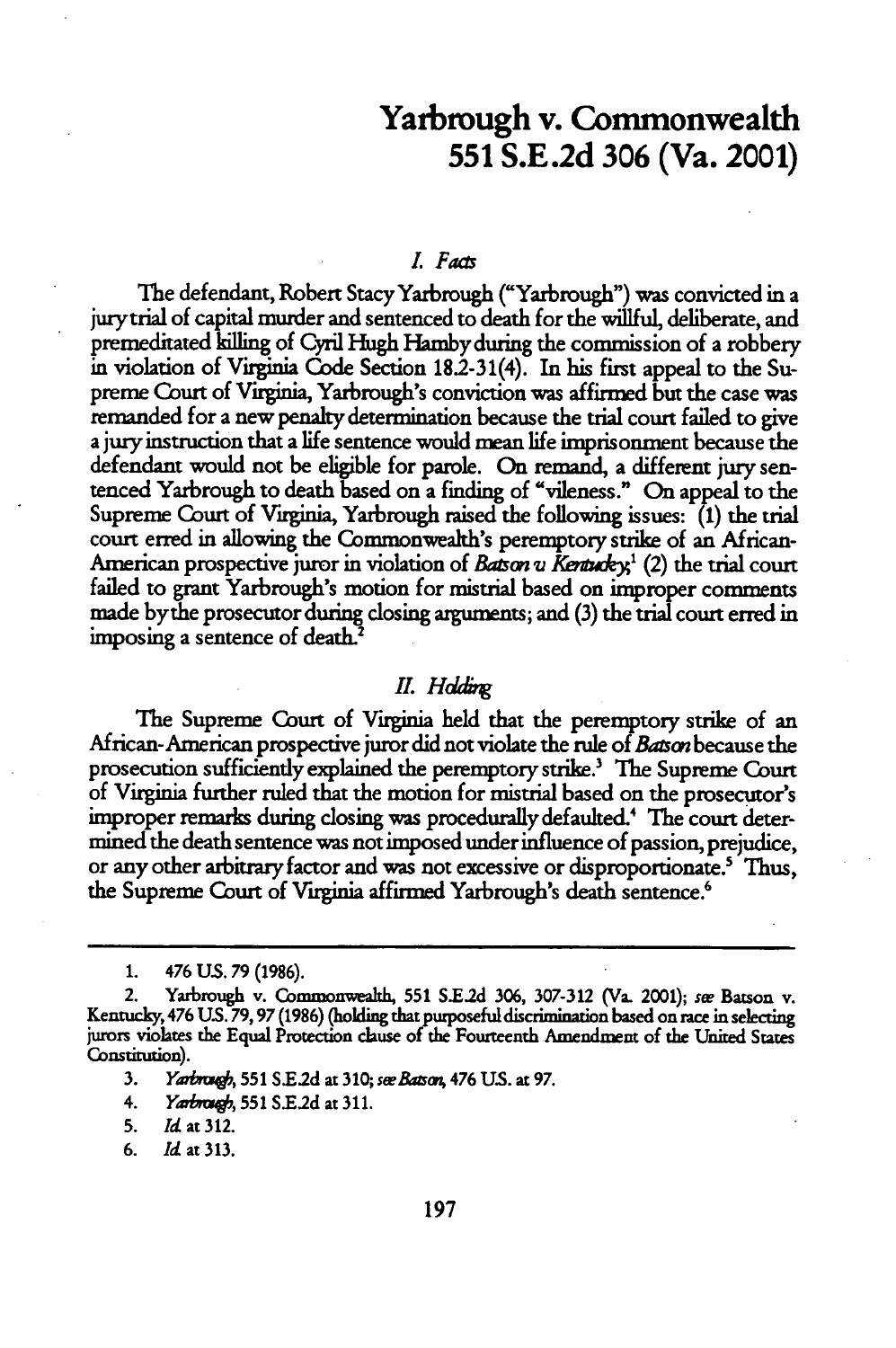#### *III. A nalysis / A pplication in V irginia A. Yarbrough's* Batson Challenge

The Supreme Court of Virginia ruled that Yarbrough could not obtain relief under Batson because the trial court correctly ruled that the prosecution's explanations for striking a certain juror were race-neutral.<sup>7</sup> According to the United States Supreme Court, in order to establish a prima facie case of purposeful discrimination in the selection of a petit jury it is necessary for the defendant to show three things.<sup>8</sup> First, the defendant must show that he is a member of a cognizable racial group and that the prosecutor has exercised peremptory challenges to remove fromthe venire members of the defendant's race.' Second, the defendant is entitled to rely on the fact that peremptory challenges constitute a jury selection practice that permits "those to discriminate who are of a mind to discriminate."<sup>10</sup> Finally, the defendant must show that these facts and any other relevant circumstances raise an inference that the prosecutor used that practice to exclude people from the petit jury on account of their race.<sup>11</sup> The defendant has the burden of proving the prima facie case, but once proven, the burden shifts to the prosecution to articulate race-neutral reasons for that strike.<sup>12</sup>

Yarbrough claimed that the prosecution failed to present a valid race-neutral reason for making one peremptory strike because the prosecutor stated that he believed the juror made a "racial" comment.<sup>13</sup> The prosecutor was unable to hear the comment made bythe juror but stated that he had reason to believe that the comment was "racial" in nature.'4 The Commonwealth gave several explanations for striking the juror. (1) inability to hear the juror's last comment; (2) belief that the juror's final comment was about race; and (3) concern that the juror, a teacher, might be sympathetic to the nineteen-year-old defendant.<sup>15</sup> The trial court ruled that the Commonwealth's explanation that the juror might be

**7.** Id at **310.**

9. *id*

**10.** *Id*

11. *Id*

12. *Id* at *97.*

13. *Yarbrosop*, 551 S.E.2d at 309.

14. *d* at 309. During the *Baon* hearing, the juror's actual statement was exposed. It occurred during the following exchange:

EFENSE GO)UNSEL]: [Defendant] obviously is black The [victiml is white. **I** you realize that. Do either of you think that would influence you in any way. Do you think you might reach a different decision if they were both white?<br>MR. WOODSON: I deal with both races everyday.<br>[DEFENSE COUNSEL]: I know you do.

*Id*

**15.** *Id* at **308-09.**

**<sup>8.</sup>** *Batop,* 476 US. at 96.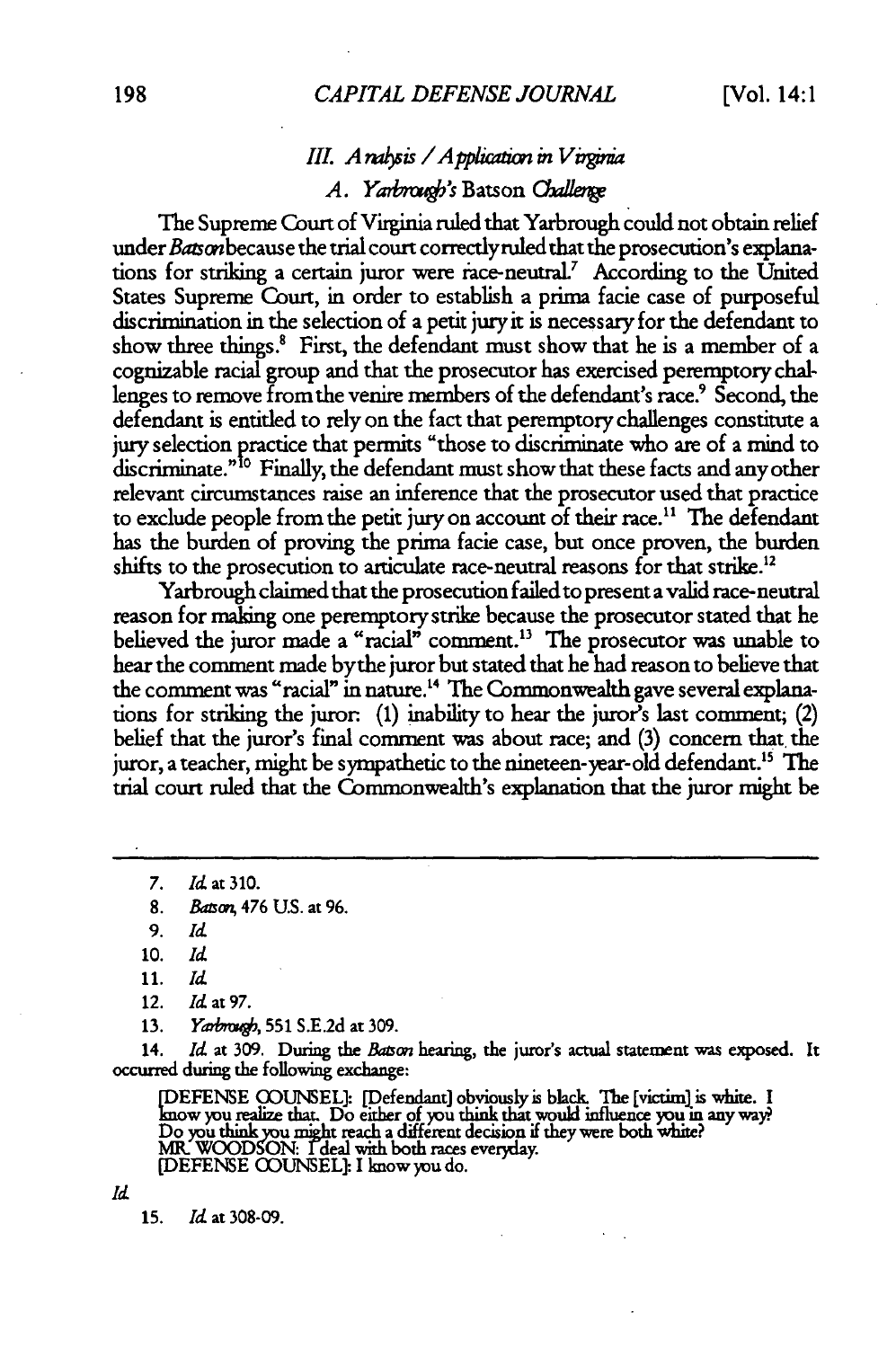sympathetic to the nineteen-year-old was a sufficient race neutral explanation and therefore denied Yarbrough's *Batson* challenge.<sup>16</sup>

Under *Batson*, a trial court's determination whether the reason given for exercising a peremptory strike is race-neutral is entitled to great deference.17 **A** trial court's determination will only be reversed on appeal if it is found to be "clearly erroneous." 8 The trial court in this case accepted the prosecutor's explanation.<sup>19</sup> The trial court's determination that the prosecution's explanations were race-neutral necessarilywas based on the court's evaluation of the prosecutor's credibility.<sup>20</sup> The Supreme Court of Virginia did not find that the trial court's ruling was clearly erroneous, and therefore affirmed the ruling.<sup>21</sup>

#### *B.* Motion for Mistrial

Defense counsel moved for a mistrial based on the prosecutor's improper remarks during the Commonwealth's rebuttal to defense counsel's closing argument.<sup>22</sup> In rebuttal, the prosecutor argued: "We used to have parole eligibility, and then a few years ago the legislature decided to abolish that ... .What [defense counsel] is asking you to do is take a pair of dice and roll them and hope that the law doesn't change again."23 Defense counsel objected to the remark and the trial court instructed the jury to disregard the comment.<sup>24</sup> The prosecutor also remarked, "I don't know what is worse[,] the fear that he gets out[,] or the fear of what he is going to do with nothing to lose for the rest of his life."<sup>25</sup> Again defense counsel objected, but failed to ask for a mistrial.<sup>26</sup> It was nearly six months before defense counsel made the motion for mistrial based on the prosecutor's comments.27 In the motion for mistrial, defense counsel also argued that the trial court's cautionary instruction to the jurywas an insufficient remedy to cure the Commonwealth's improper closing argument.<sup>28</sup> The trial court, ruling

- 21. *Id*
- 22. *Id*
- **23.** *Id*
- 24. *Id*
- **25.** *Id*
- **26.** *Id*
- **27.** *Id*
- 28. *Id*

<sup>16.</sup> **Id** at **310.**

*<sup>17.</sup>* Bai o 476 **U.S.** at **97; seaho Atkins** v. Commonweath, **510 S.E.2d** 445,454 (Va. **1999)** (holding that a trial court's determination as to whether the reason to strike a **juror** was race-neutral is entitled to great deference).

<sup>18.</sup> *Yarbrough*, 551 S.E.2d at 310 (quoting Hernandez v. New York, 500 U.S. 352, 369 (1991)); *seAkis,* 510 S.E2d at 454.

<sup>19.</sup> *Yarbrough*, 551 S.E.2d at 310.

<sup>20.</sup> *Id*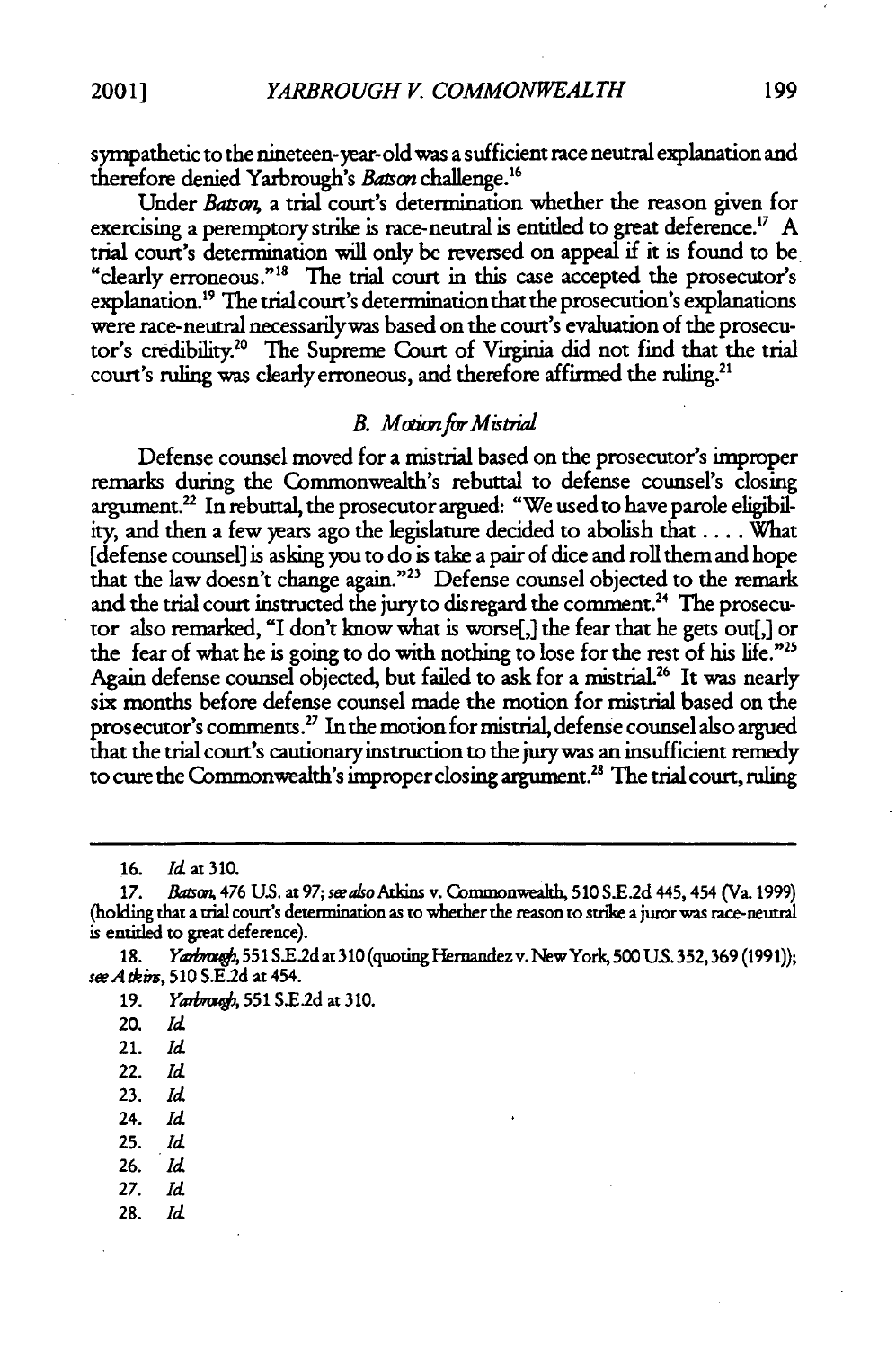that the cautionary instruction was sufficient and refusing to assume that any juror did not follow the court's instructions, denied the motion.<sup>29</sup>

On appeal, the Supreme Court of Virginia held that the motion for a mistrial was untimely. **The** court noted that a motion for mistrial based on an improper argument must be stated when the remarks at issue were made.<sup>31</sup> Because the motion was untimely the Court refused to review its substance on appeal.<sup>32</sup> When the prosecution makes a comment that is objectionable, defense counsel must immediately, after the comment is made, object to the comment and make a motion for mistrial or, if the court refuses to grant a mistrial, defense counsel must ask for a curative instruction. If defense counsel fails to make the objection, or makes the objection at the proper time but fails to ask for mistrial as a remedy, then defense counsel has procedurally defaulted the claim, and the issue will not later be reviewed on appeal or in collateral proceedings.<sup>35</sup>

#### *C. Proportionality Retiew*

The Supreme Court of Virginia is required under Virginia Code Section  $17.1-313$ (C), to review a death sentence to determine whether it was imposed under the influence of passion, prejudice, or any other arbitrary factor, or whether it is excessive or disproportionate to the penalty imposed in similar cases, considering both the crime and the defendant.<sup>34</sup> The court ruled that the record failed to support Yarbrough's argument that the prosecutor's remarks caused the jury to act with passion, prejudice, or in an arbitrary manner.<sup>35</sup> The court also did not find that the trial-court abused its discretion in declining to change the sentence set by the jury.<sup>36</sup> The court found, with some exceptions, that the death sentence has generally been imposed when there is a finding of vileness and the underlying crime was robbery.<sup>37</sup>

Cynthia **M.** Bruce

**31.** *ld;seeasoYeattsv. Commonwealth* 410S.E 2d254,264(Va.1991) (holdingthatmalting a motion for mistrial means making the motion at the moment the objectionable words are spoken).<br>32. *Yarbrough*, 551 S.E.2d at 311; *see* Schmitt v. Commonwealth, 547 S.E.2d 186, 200 (Va.

200[1]) (holding that untimely objections to the Commonwealth's comments during closing arguments are waived).

33. *SeVA.* SuP. Cr. **P, 5.25** (2001). The rule states:

Error will not be sustained to any ruling of the trial court or the commission before which the case was initially tried unless the objection was stated with reasonable certaintyat the **time** of the ruling, except for good cause shown or to enable this Court to attain the ends of justice.

*Id*

34. *Yadtz\*,* 551 S.E2d at 311; VA. **QODE** ANN. **S** 17.1-313() (fMchie 2000).

35. *Yarbrough*, 551 S.E.2d at 311.

36. *Id* at 312.

37. *Id*

<sup>29.</sup> *Id*

<sup>30.</sup> Id at **311.**